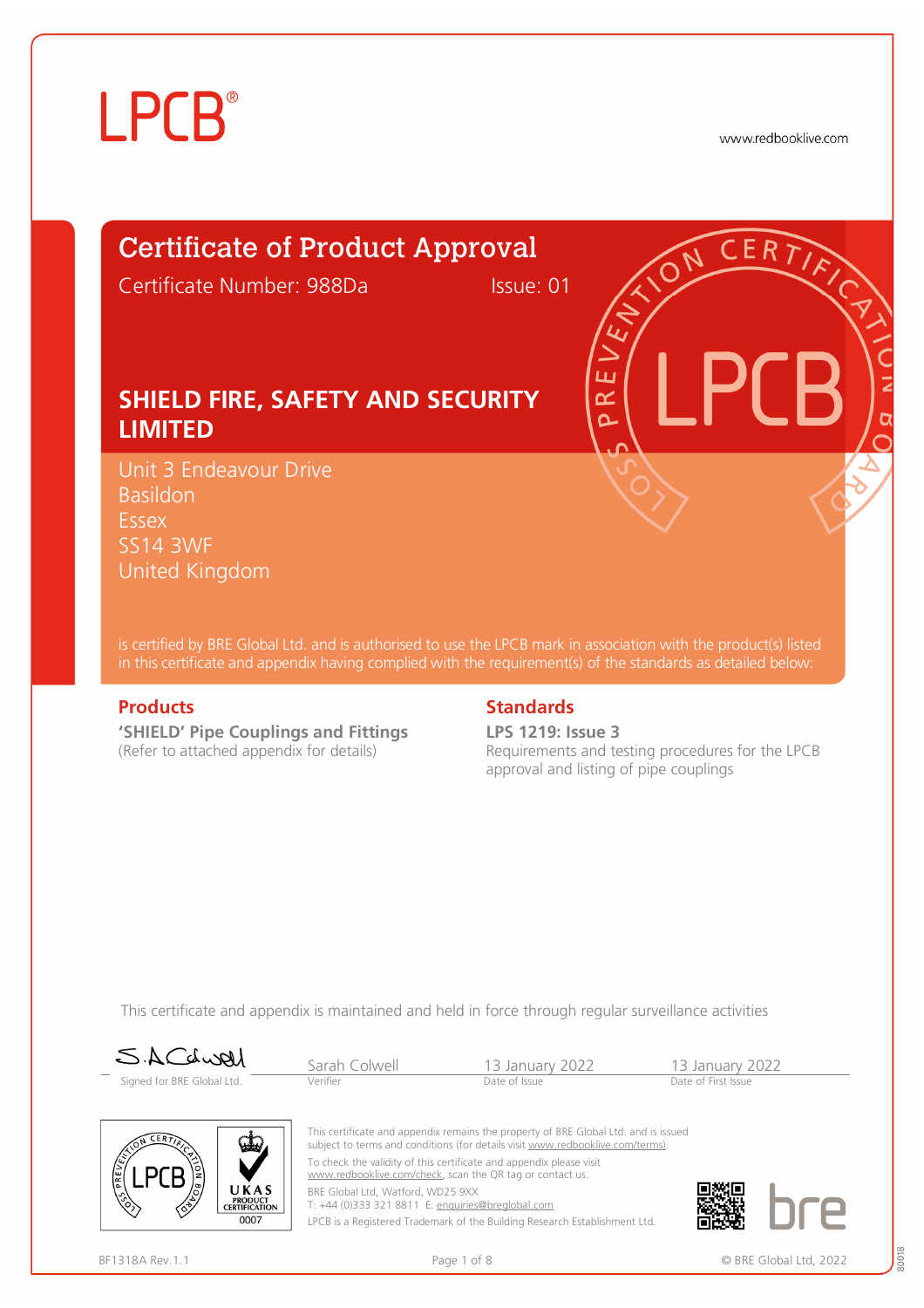### Appendix to Certificate No: 988Da SHIELD FIRE, SAFETY AND SECURITY LIMITED

Issue: 01

#### **'SHIELD' Pipe Couplings to LPS 1219: Issue 3**

| Product                  | Nominal<br>Size (mm) | Pipe Outside<br><b>Diameter</b><br>(mm) | Pipe Ends | Gasket Type | Maximum<br>Working<br>Pressure (bar) | LPCB Ref.<br>No. |
|--------------------------|----------------------|-----------------------------------------|-----------|-------------|--------------------------------------|------------------|
| SDG 25 Flexible Coupling | 25                   | 33.7                                    | R&C       | <b>EPDM</b> | 25                                   | 988Da/01         |
| SDG 25 Flexible Coupling | 32                   | 42.4                                    | R&C       | <b>EPDM</b> | 25                                   | 988Da/01         |
| SDG 25 Flexible Coupling | 40                   | 48.3                                    | R&C       | <b>EPDM</b> | 25                                   | 988Da/01         |
| SDG 25 Flexible Coupling | 50                   | 60.3                                    | R&C       | <b>EPDM</b> | 25                                   | 988Da/01         |
| SDG 25 Flexible Coupling | 65                   | 73.0                                    | R&C       | <b>EPDM</b> | 25                                   | 988Da/01         |
| SDG 25 Flexible Coupling | 65                   | 76.1                                    | R&C       | <b>EPDM</b> | 25                                   | 988Da/01         |
| SDG 25 Flexible Coupling | 80                   | 88.9                                    | R&C       | <b>EPDM</b> | 25                                   | 988Da/01         |
| SDG 25 Flexible Coupling | 100                  | 108.0                                   | R&C       | <b>EPDM</b> | 25                                   | 988Da/01         |
| SDG 25 Flexible Coupling | 100                  | 114.3                                   | R&C       | <b>EPDM</b> | 25                                   | 988Da/01         |
| SDG 25 Flexible Coupling | 125                  | 133.0                                   | R&C       | <b>EPDM</b> | 25                                   | 988Da/01         |
| SDG 25 Flexible Coupling | 125                  | 139.7                                   | R&C       | <b>EPDM</b> | 25                                   | 988Da/01         |
| SDG 25 Flexible Coupling | 125                  | 141.3                                   | R&C       | <b>EPDM</b> | 25                                   | 988Da/01         |
| SDG 25 Flexible Coupling | 150                  | 159.0                                   | R&C       | <b>EPDM</b> | 25                                   | 988Da/01         |
| SDG 25 Flexible Coupling | 150                  | 165.1                                   | R&C       | <b>EPDM</b> | 25                                   | 988Da/01         |
| SDG 25 Flexible Coupling | 150                  | 168.3                                   | R&C       | <b>EPDM</b> | 25                                   | 988Da/01         |
| SDG 25 Flexible Coupling | 200                  | 219.1                                   | R&C       | <b>EPDM</b> | 25                                   | 988Da/01         |
| SDG 22 Rigid Coupling    | 25                   | 33.7                                    | R&C       | <b>EPDM</b> | 25                                   | 988Da/02         |
| SDG 22 Rigid Coupling    | 32                   | 42.4                                    | R&C       | EPDM        | 25                                   | 988Da/02         |
| SDG 22 Rigid Coupling    | 40                   | 48.3                                    | R&C       | <b>EPDM</b> | 25                                   | 988Da/02         |
| SDG 22 Rigid Coupling    | 50                   | 60.3                                    | R&C       | <b>EPDM</b> | 25                                   | 988Da/02         |

This certificate and appendix is maintained and held in force through regular surveillance activities

| SACdwal                    | Sarah Colwell | 13 January 2022 | 13 January 2022     |  |
|----------------------------|---------------|-----------------|---------------------|--|
| Signed for BRE Global Ltd. | Verifier      | Date of Issue   | Date of First Issue |  |



This certificate and appendix remains the property of BRE Global Ltd. and is issued subject to terms and conditions (for details visit [www.redbooklive.com/terms\)](http://www.redbooklive.com/terms)). To check the validity of this certificate and appendix please visit

[www.redbooklive.com/check,](http://www.redbooklive.com/check) scan the QR tag or contact us.

BRE Global Ltd, Watford, WD25 9XX T: +44 (0)333 321 8811 E: [enquiries@breglobal.com](mailto:enquiries@breglobal.com)

LPCB is a Registered Trademark of the Building Research Establishment Ltd.

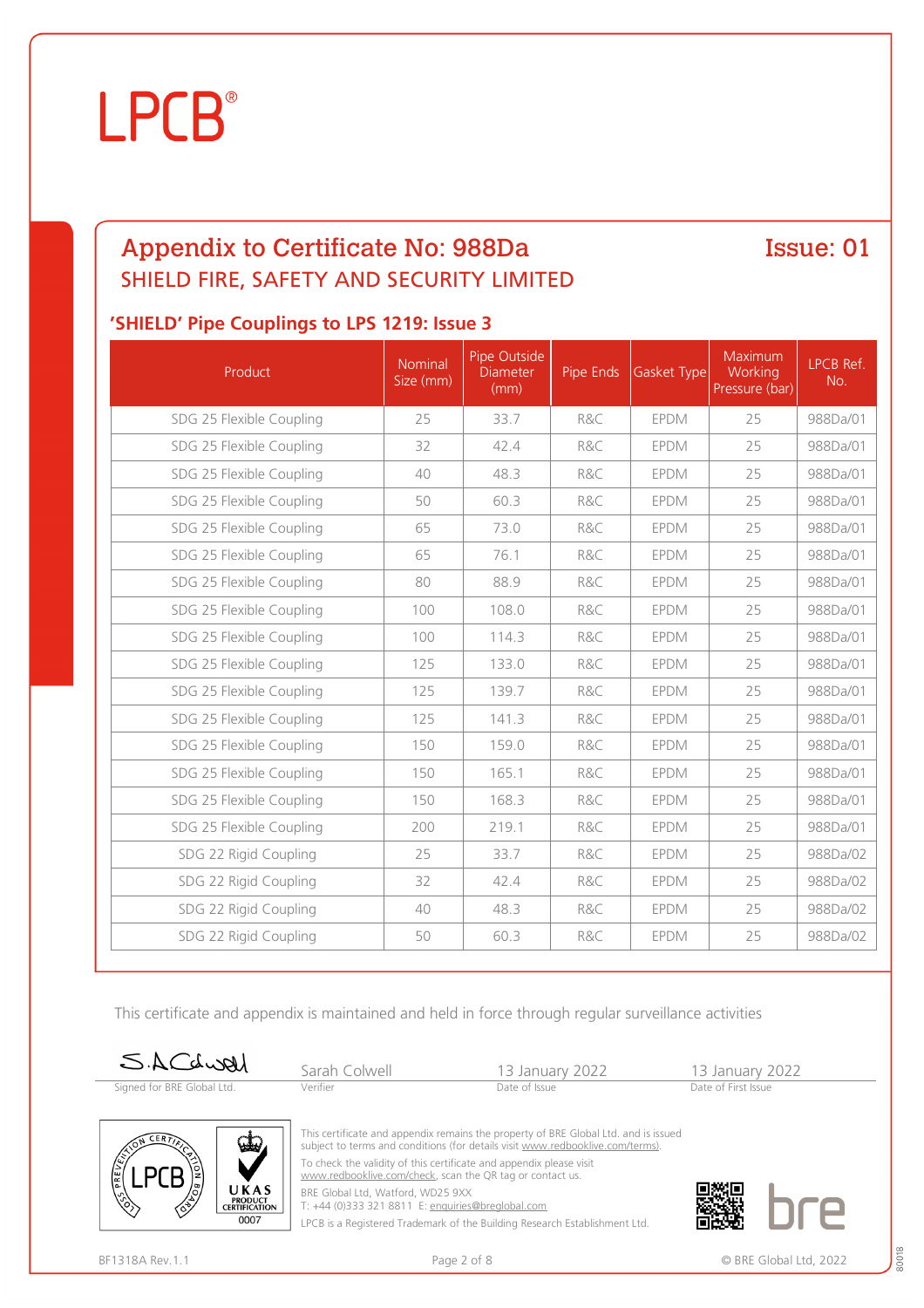### Appendix to Certificate No: 988Da SHIELD FIRE, SAFETY AND SECURITY LIMITED

Issue: 01

| Product                           | Nominal<br>Size (mm) | Pipe Outside<br><b>Diameter</b><br>(mm) | Pipe Ends | Gasket Type | Maximum<br>Working<br>Pressure (bar) | LPCB Ref.<br>No. |
|-----------------------------------|----------------------|-----------------------------------------|-----------|-------------|--------------------------------------|------------------|
| SDG 22 Rigid Coupling             | 65                   | 73.0                                    | R&C       | <b>EPDM</b> | 25                                   | 988Da/02         |
| SDG 22 Rigid Coupling             | 65                   | 76.1                                    | R&C       | <b>EPDM</b> | 25                                   | 988Da/02         |
| SDG 22 Rigid Coupling             | 80                   | 88.9                                    | R&C       | <b>EPDM</b> | 25                                   | 988Da/02         |
| SDG 22 Rigid Coupling             | 100                  | 108.0                                   | R&C       | <b>EPDM</b> | 25                                   | 988Da/02         |
| SDG 22 Rigid Coupling             | 100                  | 114.3                                   | R&C       | <b>EPDM</b> | 25                                   | 988Da/02         |
| SDG 22 Rigid Coupling             | 125                  | 133.0                                   | R&C       | <b>EPDM</b> | 25                                   | 988Da/02         |
| SDG 22 Rigid Coupling             | 125                  | 139.7                                   | R&C       | <b>EPDM</b> | 25                                   | 988Da/02         |
| SDG 22 Rigid Coupling             | 125                  | 141.3                                   | R&C       | <b>EPDM</b> | 25                                   | 988Da/02         |
| SDG 22 Rigid Coupling             | 150                  | 159.0                                   | R&C       | <b>EPDM</b> | 25                                   | 988Da/02         |
| SDG 22 Rigid Coupling             | 150                  | 165.1                                   | R&C       | <b>EPDM</b> | 25                                   | 988Da/02         |
| SDG 22 Rigid Coupling             | 150                  | 168.3                                   | R&C       | <b>EPDM</b> | 25                                   | 988Da/02         |
| SDG 22 Rigid Coupling             | 200                  | 219.1                                   | R&C       | <b>EPDM</b> | 25                                   | 988Da/02         |
| SDG 30 Reducing Flexible Coupling | 50 x 32              | 60.3 x 42.4                             | R&C       | <b>EPDM</b> | 16                                   | 988Da/03         |
| SDG 30 Reducing Flexible Coupling | 50 x 40              | 60.3 x 48.3                             | R&C       | <b>EPDM</b> | 16                                   | 988Da/03         |
| SDG 30 Reducing Flexible Coupling | 65 x 50              | 73.0 x 60.3                             | R&C       | <b>EPDM</b> | 16                                   | 988Da/03         |
| SDG 30 Reducing Flexible Coupling | 65 x 40              | 76.1 x 48.3                             | R&C       | <b>EPDM</b> | 16                                   | 988Da/03         |
| SDG 30 Reducing Flexible Coupling | 65 x 50              | 76.1 x 60.3                             | R&C       | <b>EPDM</b> | 16                                   | 988Da/03         |
| SDG 30 Reducing Flexible Coupling | 80 x 50              | 88.9 x 60.3                             | R&C       | <b>EPDM</b> | 16                                   | 988Da/03         |
| SDG 30 Reducing Flexible Coupling | 80 x 65              | 88.9 x 73.0                             | R&C       | <b>EPDM</b> | 16                                   | 988Da/03         |
| SDG 30 Reducing Flexible Coupling | 80 x 65              | 88.9 x 76.1                             | R&C       | <b>EPDM</b> | 16                                   | 988Da/03         |
| SDG 30 Reducing Flexible Coupling | 100 x 50             | 114.3 x 60.3                            | R&C       | <b>EPDM</b> | 16                                   | 988Da/03         |

This certificate and appendix is maintained and held in force through regular surveillance activities

| SACdwal                    | Sarah Colwell | 13 January 2022 | 13 January 2022     |  |
|----------------------------|---------------|-----------------|---------------------|--|
| Signed for BRE Global Ltd. | Verifier      | Date of Issue   | Date of First Issue |  |



This certificate and appendix remains the property of BRE Global Ltd. and is issued subject to terms and conditions (for details visit [www.redbooklive.com/terms\)](http://www.redbooklive.com/terms)). To check the validity of this certificate and appendix please visit

[www.redbooklive.com/check,](http://www.redbooklive.com/check) scan the QR tag or contact us.

BRE Global Ltd, Watford, WD25 9XX T: +44 (0)333 321 8811 E: [enquiries@breglobal.com](mailto:enquiries@breglobal.com)

LPCB is a Registered Trademark of the Building Research Establishment Ltd.

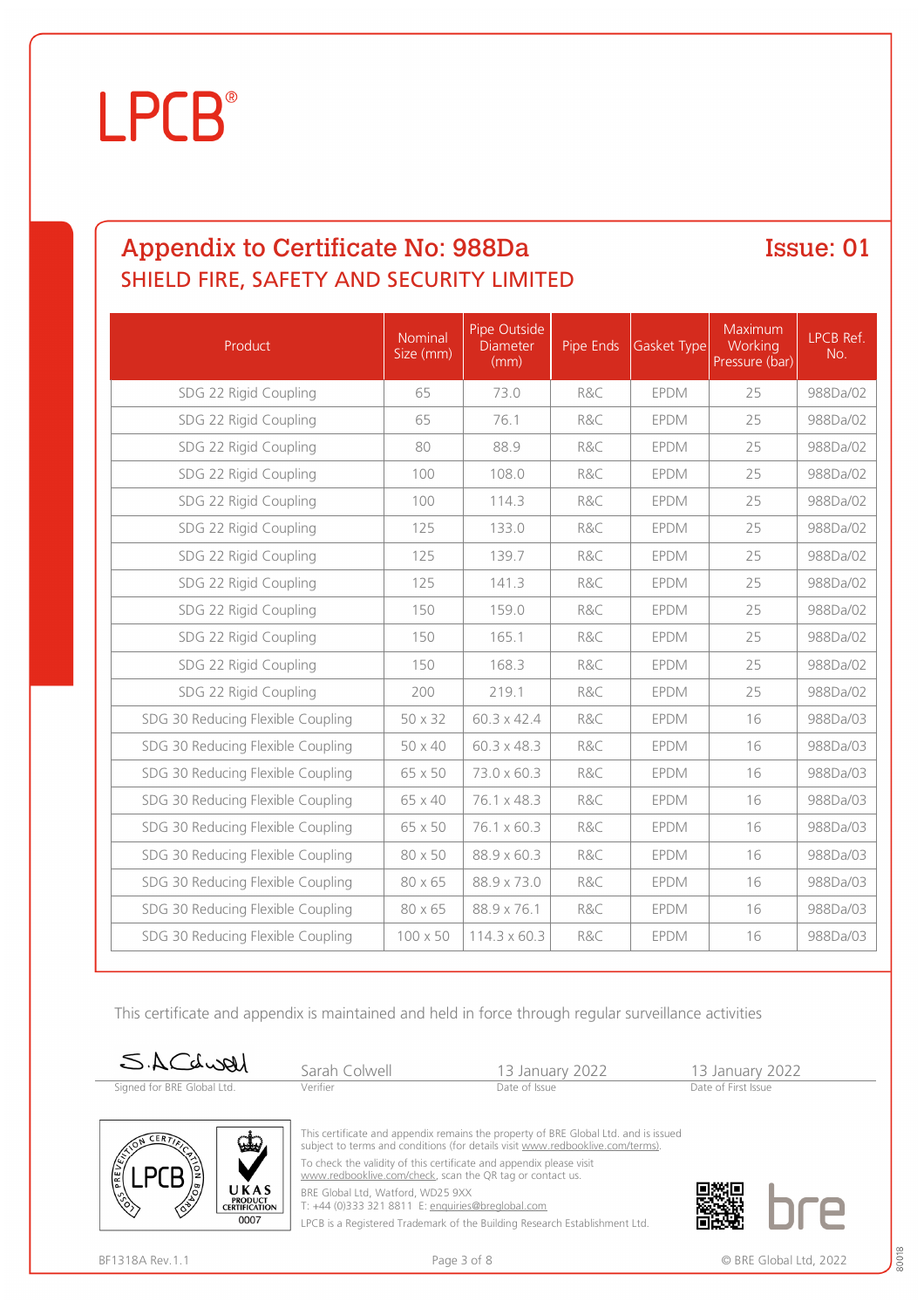### Appendix to Certificate No: 988Da SHIELD FIRE, SAFETY AND SECURITY LIMITED

Issue: 01

| Product                           | Nominal<br>Size (mm) | Pipe Outside<br><b>Diameter</b><br>(mm) | Pipe Ends | Gasket Type | Maximum<br>Working<br>Pressure (bar) | <b>LPCB Ref.</b><br>No. |
|-----------------------------------|----------------------|-----------------------------------------|-----------|-------------|--------------------------------------|-------------------------|
| SDG 30 Reducing Flexible Coupling | 100 x 65             | 114.3 x 73.0                            | R&C       | <b>EPDM</b> | 16                                   | 988Da/03                |
| SDG 30 Reducing Flexible Coupling | 100 x 65             | 114.3 x 76.1                            | R&C       | <b>EPDM</b> | 16                                   | 988Da/03                |
| SDG 30 Reducing Flexible Coupling | 100 x 80             | 114.3 x 88.9                            | R&C       | <b>EPDM</b> | 16                                   | 988Da/03                |
| SDG 30 Reducing Flexible Coupling | 150 x 100            | 165.1 x 114.3                           | R&C       | <b>EPDM</b> | 16                                   | 988Da/03                |
| SDG 30 Reducing Flexible Coupling | 150 x 100            | 168.3 x 114.3                           | R&C       | <b>EPDM</b> | 16                                   | 988Da/03                |
| SDG 30 Reducing Flexible Coupling | 200 x 150            | 219.1 x 165.1                           | R&C       | <b>EPDM</b> | 16                                   | 988Da/03                |
| SDG 30 Reducing Flexible Coupling | 200 x 150            | 219.1 x 168.3                           | R&C       | <b>EPDM</b> | 16                                   | 988Da/03                |
| SDG 20 Light Duty Rigid Coupling  | 65                   | 76.1                                    | R&C       | <b>EPDM</b> | 16                                   | 988Da/04                |
| SDG 20 Light Duty Rigid Coupling  | 80                   | 88.9                                    | R&C       | <b>EPDM</b> | 16                                   | 988Da/04                |
| SDG 20 Light Duty Rigid Coupling  | 100                  | 108.0                                   | R&C       | <b>EPDM</b> | 16                                   | 988Da/04                |
| SDG 20 Light Duty Rigid Coupling  | 100                  | 114.3                                   | R&C       | <b>EPDM</b> | 16                                   | 988Da/04                |
| SDG 20 Light Duty Rigid Coupling  | 125                  | 139.7                                   | R&C       | <b>EPDM</b> | 16                                   | 988Da/04                |
| SDG 20 Light Duty Rigid Coupling  | 125                  | 141.3                                   | R&C       | <b>EPDM</b> | 16                                   | 988Da/04                |
| SDG 20 Light Duty Rigid Coupling  | 150                  | 159.0                                   | R&C       | <b>EPDM</b> | 16                                   | 988Da/04                |
| SDG 20 Light Duty Rigid Coupling  | 150                  | 165.1                                   | R&C       | <b>EPDM</b> | 16                                   | 988Da/04                |
| SDG 20 Light Duty Rigid Coupling  | 150                  | 168.3                                   | R&C       | <b>EPDM</b> | 16                                   | 988Da/04                |
| SDG 20 Light Duty Rigid Coupling  | 200                  | 219.1                                   | R&C       | <b>EPDM</b> | 16                                   | 988Da/04                |
| SDG 42 Threaded Mechanical Tee    | 100 x 65             | 114.3 x 76.1                            | $\top$    | <b>EPDM</b> | 16                                   | 988Da/05                |
| SDG 42 Threaded Mechanical Tee    | 100 x 80             | 114.3 x 88.9                            | $\top$    | <b>EPDM</b> | 16                                   | 988Da/05                |
| SDG 42 Threaded Mechanical Tee    | 125 x 65             | 139.7 x 76.1                            | $\top$    | <b>EPDM</b> | 16                                   | 988Da/05                |
| SDG 42 Threaded Mechanical Tee    | 125 x 80             | 139.7 x 88.9                            | $\top$    | <b>EPDM</b> | 16                                   | 988Da/05                |

This certificate and appendix is maintained and held in force through regular surveillance activities

| SACdwell                   | Sarah Colwell | 13 January 2022 | 13 January 2022     |  |
|----------------------------|---------------|-----------------|---------------------|--|
| Signed for BRE Global Ltd. | Verifier      | Date of Issue   | Date of First Issue |  |



This certificate and appendix remains the property of BRE Global Ltd. and is issued subject to terms and conditions (for details visit [www.redbooklive.com/terms\)](http://www.redbooklive.com/terms)). To check the validity of this certificate and appendix please visit

[www.redbooklive.com/check,](http://www.redbooklive.com/check) scan the QR tag or contact us.

BRE Global Ltd, Watford, WD25 9XX T: +44 (0)333 321 8811 E: [enquiries@breglobal.com](mailto:enquiries@breglobal.com)

LPCB is a Registered Trademark of the Building Research Establishment Ltd.

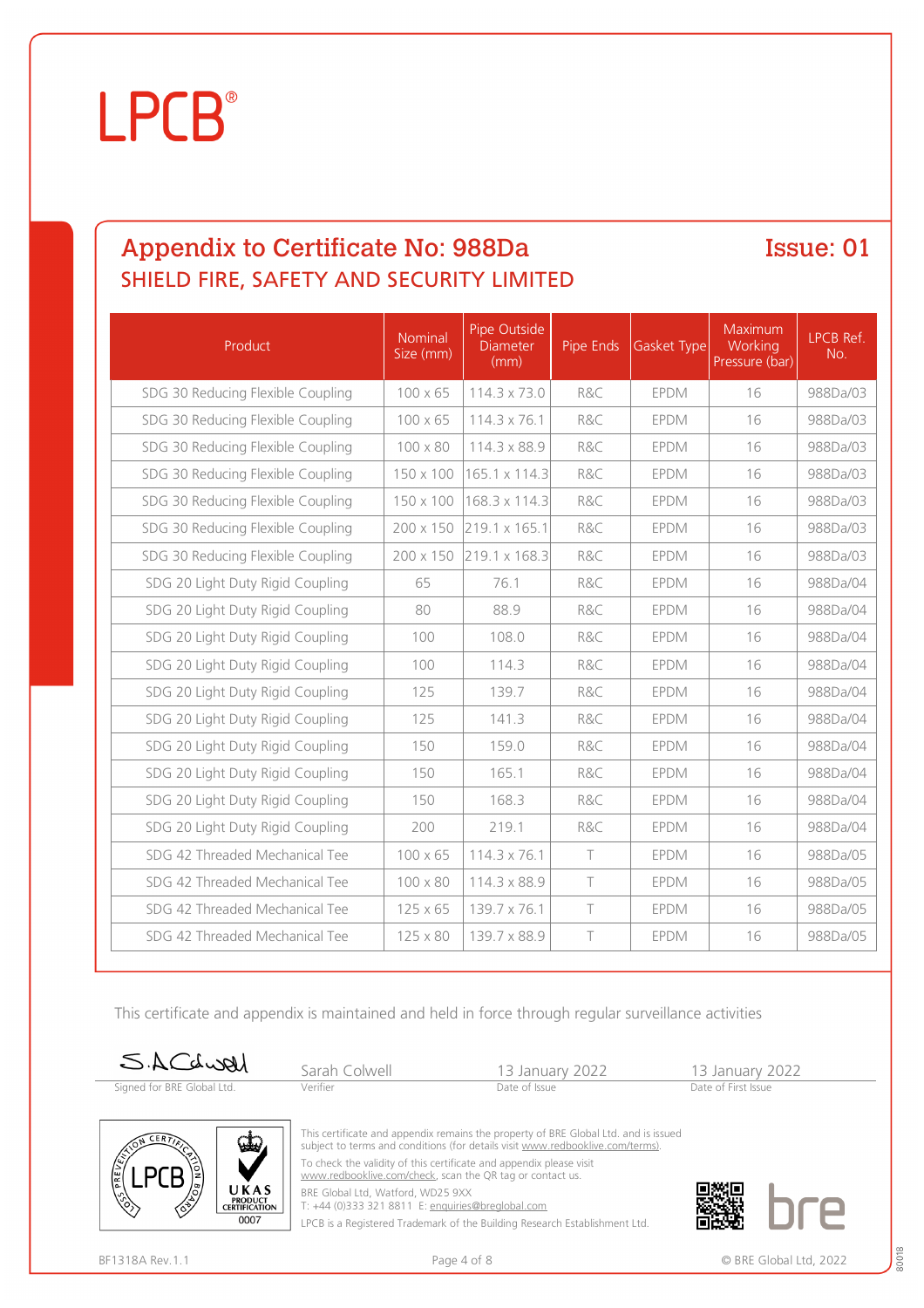### Appendix to Certificate No: 988Da SHIELD FIRE, SAFETY AND SECURITY LIMITED

Issue: 01

| Product                        | Nominal<br>Size (mm) | Pipe Outside<br><b>Diameter</b><br>(mm) | Pipe Ends | <b>Gasket Type</b> | Maximum<br>Working<br>Pressure (bar) | LPCB Ref.<br>No. |
|--------------------------------|----------------------|-----------------------------------------|-----------|--------------------|--------------------------------------|------------------|
| SDG 42 Threaded Mechanical Tee | 125 x 100            | 139.7 x 114.3                           | $\top$    | <b>EPDM</b>        | 16                                   | 988Da/05         |
| SDG 42 Threaded Mechanical Tee | $150 \times 65$      | 165.1 x 76.1                            | $\top$    | <b>EPDM</b>        | 16                                   | 988Da/05         |
| SDG 42 Threaded Mechanical Tee | 150 x 80             | 165.1 x 88.9                            | $\top$    | <b>EPDM</b>        | 16                                   | 988Da/05         |
| SDG 42 Threaded Mechanical Tee | 150 x 100            | 165.1 x 114.3                           | $\top$    | <b>EPDM</b>        | 16                                   | 988Da/05         |
| SDG 42 Threaded Mechanical Tee | $150 \times 65$      | 168.3 x 76.1                            | $\top$    | <b>EPDM</b>        | 16                                   | 988Da/05         |
| SDG 42 Threaded Mechanical Tee | 150 x 80             | 168.3 x 88.9                            | $\top$    | <b>EPDM</b>        | 16                                   | 988Da/05         |
| SDG 42 Threaded Mechanical Tee | 150 x 100            | 168.3 x 114.3                           | $\top$    | <b>EPDM</b>        | 16                                   | 988Da/05         |
| SDG 42 Threaded Mechanical Tee | 200 x 65             | 219.1 x 76.1                            | $\top$    | <b>EPDM</b>        | 16                                   | 988Da/05         |
| SDG 42 Threaded Mechanical Tee | 200 x 80             | 219.1 x 88.9                            | $\top$    | <b>EPDM</b>        | 16                                   | 988Da/05         |
| SDG 42 Threaded Mechanical Tee | $200 \times 100$     | 219.1 x 114.3                           | $\top$    | <b>EPDM</b>        | 16                                   | 988Da/05         |
| SDG 44 Grooved Mechanical Tee  | $100 \times 65$      | $114.3 \times 76.1$                     | G         | <b>EPDM</b>        | 16                                   | 988Da/06         |
| SDG 44 Grooved Mechanical Tee  | $100 \times 80$      | 114.3 x 88.9                            | G         | <b>EPDM</b>        | 16                                   | 988Da/06         |
| SDG 44 Grooved Mechanical Tee  | $125 \times 65$      | 139.7 x 76.1                            | G         | <b>EPDM</b>        | 16                                   | 988Da/06         |
| SDG 44 Grooved Mechanical Tee  | 125 x 80             | 139.7 x 88.9                            | G         | <b>EPDM</b>        | 16                                   | 988Da/06         |
| SDG 44 Grooved Mechanical Tee  | 125 x 100            | 139.7 x 114.3                           | G         | <b>EPDM</b>        | 16                                   | 988Da/06         |
| SDG 44 Grooved Mechanical Tee  | $150 \times 65$      | 165.1 x 76.1                            | G         | <b>EPDM</b>        | 16                                   | 988Da/06         |
| SDG 44 Grooved Mechanical Tee  | 150 x 80             | 165.1 x 88.9                            | G         | EPDM               | 16                                   | 988Da/06         |
| SDG 44 Grooved Mechanical Tee  | 150 x 100            | 165.1 x 114.3                           | G         | <b>EPDM</b>        | 16                                   | 988Da/06         |
| SDG 44 Grooved Mechanical Tee  | $150 \times 65$      | 168.3 x 76.1                            | G         | <b>EPDM</b>        | 16                                   | 988Da/06         |
| SDG 44 Grooved Mechanical Tee  | 150 x 80             | 168.3 x 88.9                            | G         | <b>EPDM</b>        | 16                                   | 988Da/06         |
| SDG 44 Grooved Mechanical Tee  | 150 x 100            | 168.3 x 114.3                           | G         | <b>EPDM</b>        | 16                                   | 988Da/06         |

This certificate and appendix is maintained and held in force through regular surveillance activities

| SACdwal                    | Sarah Colwell | 13 January 2022 | 13 January 2022     |
|----------------------------|---------------|-----------------|---------------------|
| Signed for BRE Global Ltd. | Verifier      | Date of Issue   | Date of First Issue |



This certificate and appendix remains the property of BRE Global Ltd. and is issued subject to terms and conditions (for details visit [www.redbooklive.com/terms\)](http://www.redbooklive.com/terms)). To check the validity of this certificate and appendix please visit

[www.redbooklive.com/check,](http://www.redbooklive.com/check) scan the QR tag or contact us.

BRE Global Ltd, Watford, WD25 9XX T: +44 (0)333 321 8811 E: [enquiries@breglobal.com](mailto:enquiries@breglobal.com)

LPCB is a Registered Trademark of the Building Research Establishment Ltd.

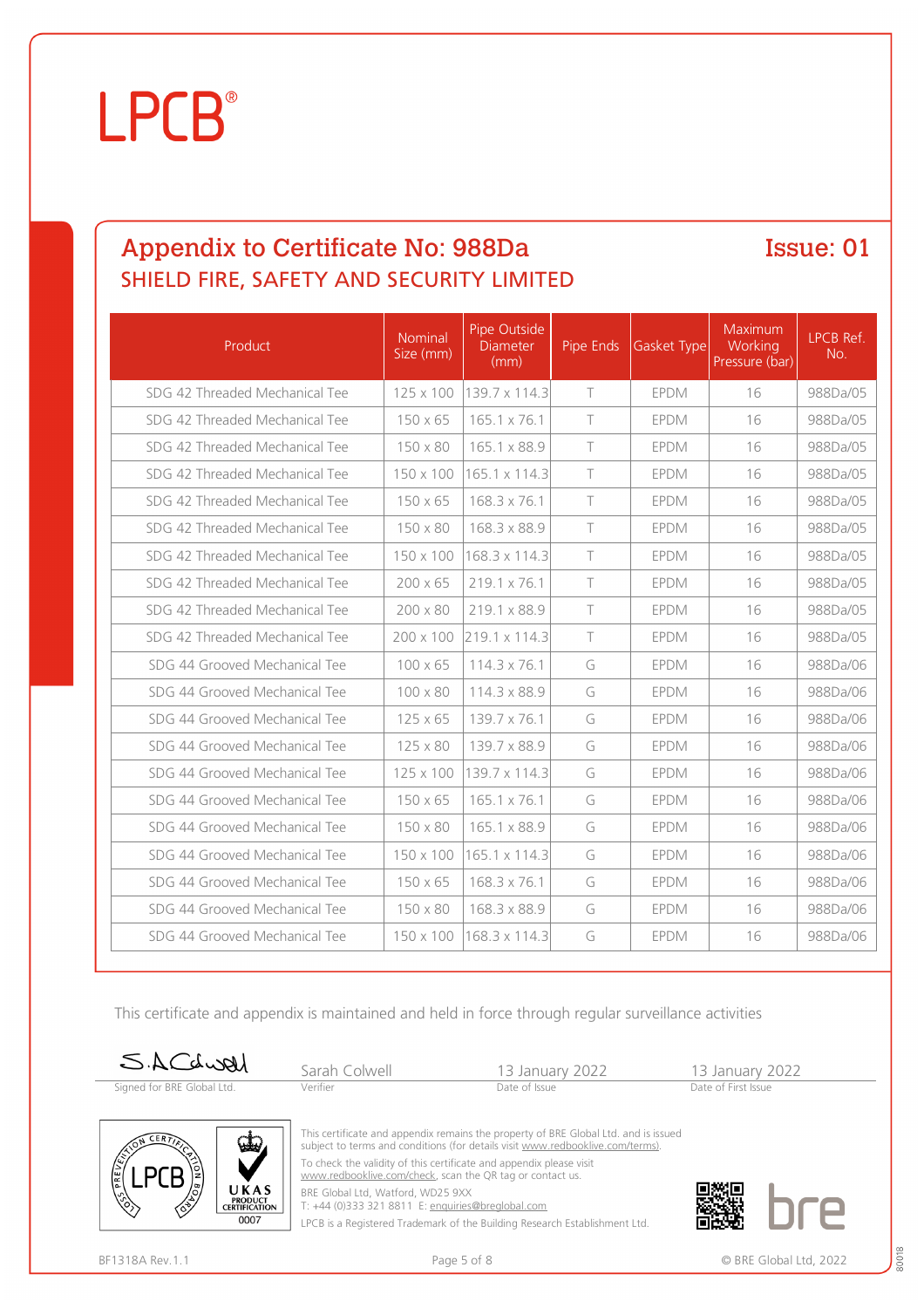### Appendix to Certificate No: 988Da SHIELD FIRE, SAFETY AND SECURITY LIMITED

Issue: 01

| Product                       | <b>Nominal</b><br>Size (mm) | Pipe Outside<br><b>Diameter</b><br>(mm) | Pipe Ends | Gasket Type | Maximum<br>Working<br>Pressure (bar) | LPCB Ref.<br>No. |
|-------------------------------|-----------------------------|-----------------------------------------|-----------|-------------|--------------------------------------|------------------|
| SDG 44 Grooved Mechanical Tee | $200 \times 65$             | 219.1 x 76.1                            | G         | <b>EPDM</b> | 16                                   | 988Da/06         |
| SDG 44 Grooved Mechanical Tee | $200 \times 80$             | 219.1 x 88.9                            | G         | <b>EPDM</b> | 16                                   | 988Da/06         |
| SDG 44 Grooved Mechanical Tee | $200 \times 100$            | 219.1 x 114.3                           | G         | <b>EPDM</b> | 16                                   | 988Da/06         |
| SDG 15 Grooved Flange         | 40                          | 48.3                                    | R&C       | <b>EPDM</b> | 16                                   | 988Da/08         |
| SDG 15 Grooved Flange         | 50                          | 60.3                                    | R&C       | <b>EPDM</b> | 16                                   | 988Da/08         |
| SDG 15 Grooved Flange         | 65                          | 76.1                                    | R&C       | <b>EPDM</b> | 16                                   | 988Da/08         |
| SDG 15 Grooved Flange         | 80                          | 88.9                                    | R&C       | <b>EPDM</b> | 16                                   | 988Da/08         |
| SDG 15 Grooved Flange         | 100                         | 114.3                                   | R&C       | <b>EPDM</b> | 16                                   | 988Da/08         |
| SDG 15 Grooved Flange         | 125                         | 139.7                                   | R&C       | <b>EPDM</b> | 16                                   | 988Da/08         |
| SDG 15 Grooved Flange         | 150                         | 165.1                                   | R&C       | <b>EPDM</b> | 16                                   | 988Da/08         |
| SDG 15 Grooved Flange         | 150                         | 168.3                                   | R&C       | <b>EPDM</b> | 16                                   | 988Da/08         |
| SDG 15 Grooved Flange         | 200                         | 219.1                                   | R&C       | <b>EPDM</b> | 16                                   | 988Da/08         |

This certificate and appendix is maintained and held in force through regular surveillance activities

| SACCLUAL                   | Sarah Colwell | 13 January 2022                                                                                                                                                      | 13 January 2022     |
|----------------------------|---------------|----------------------------------------------------------------------------------------------------------------------------------------------------------------------|---------------------|
| Signed for BRE Global Ltd. | Verifier      | Date of Issue                                                                                                                                                        | Date of First Issue |
|                            |               |                                                                                                                                                                      |                     |
| ದೊ                         |               | This certificate and appendix remains the property of BRE Global Ltd. and is issued<br>cubiect to terms and conditions (for details visit www.redbooklive.com/terms) |                     |



To check the validity of this certificate and appendix please visit [www.redbooklive.com/check,](http://www.redbooklive.com/check) scan the QR tag or contact us.

BRE Global Ltd, Watford, WD25 9XX T: +44 (0)333 321 8811 E: [enquiries@breglobal.com](mailto:enquiries@breglobal.com)

LPCB is a Registered Trademark of the Building Research Establishment Ltd.

LPCE

**PRODUCT<br>CERTIFICATION**  $0007$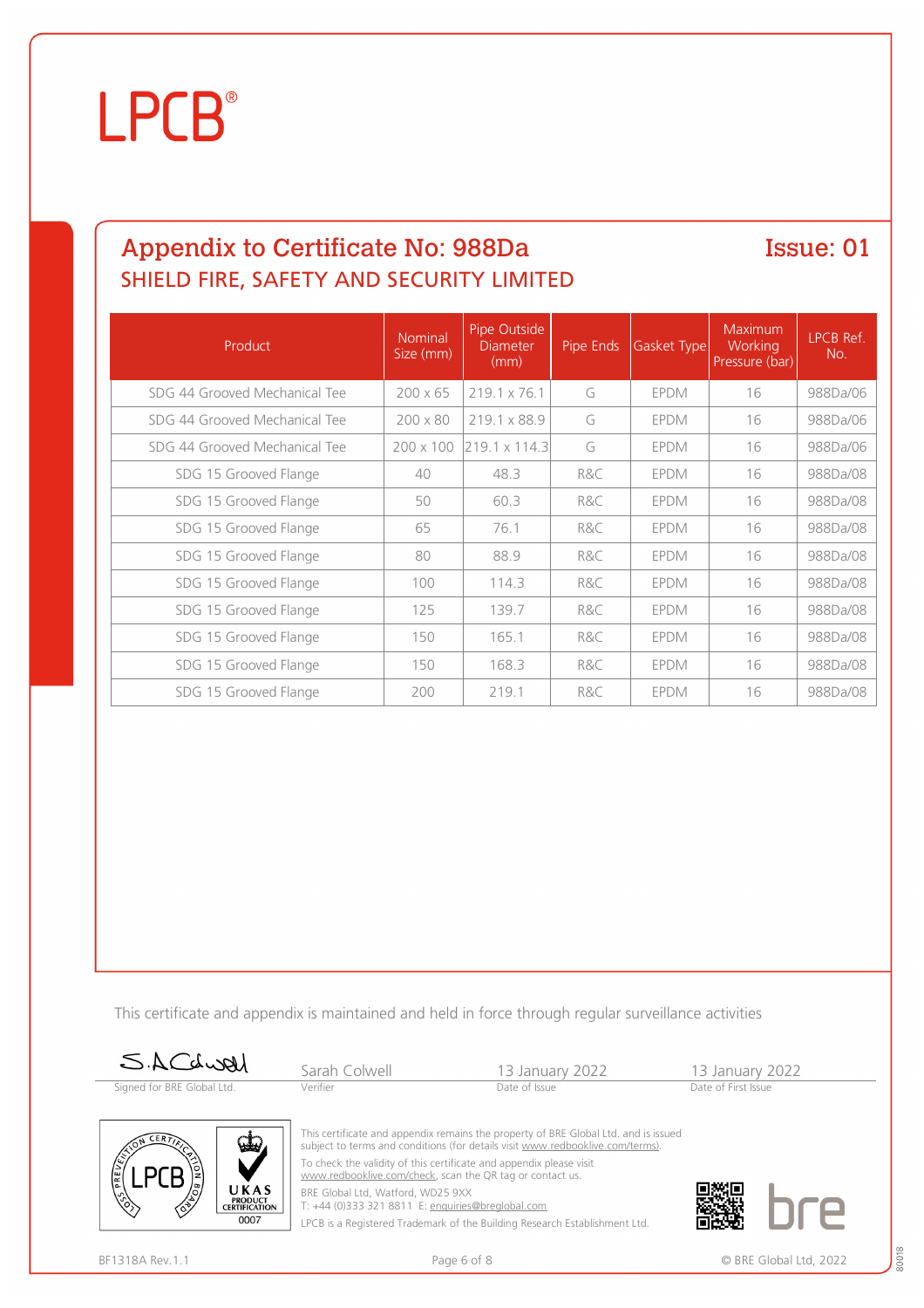

### Appendix to Certificate No: 988Da SHIELD FIRE, SAFETY AND SECURITY LIMITED

Issue: 01

#### **'SHIELD' Pipe Fittings to LPS 1219: Issue 3**

| Product                            | Pipe Outside Diameter (mm)                                                                                                                      | Maximum<br>Working<br>Pressure (bar) | <b>I PCB Ref</b><br>No. |
|------------------------------------|-------------------------------------------------------------------------------------------------------------------------------------------------|--------------------------------------|-------------------------|
| SDG 100 90° Elbow                  | 33.7, 42.4, 48.3, 60.3, 76.1, 88.9,<br>114.3, 139.7, 165.1, 168.3, 219.1                                                                        | 25                                   | 988Da/09                |
| SDG 105 Short Style 90° Elbow      | 60.3, 76.1, 88.9, 114.3, 139.7,<br>165.1, 168.3, 219.1                                                                                          | 16                                   | 988Da/10                |
| SDG 12 Tee                         | 33.7, 42.4, 48.3, 60.3, 76.1, 88.9,<br>114.3, 139.7, 165.1, 168.3, 219.1                                                                        | 25                                   | 988Da/11                |
| SDG 102 Short Style Tee            | 60.3, 76.1, 88.9, 114.3, 139.7,<br>165.1, 168.3, 219.1                                                                                          | 16                                   | 988Da/12                |
| SDG 200 45° Elbow                  | 33.7, 42.4, 48.3, 60.3, 76.1, 88.9,<br>114.3, 139.7, 165.1, 168.3, 219.1                                                                        | 25                                   | 988Da/13                |
| SDG 14 Cap                         | 33.7, 42.4, 48.3, 60.3, 76.1, 88.9,<br>114.3, 139.7, 165.1, 168.3, 219.1                                                                        | 25                                   | 988Da/14                |
| SDG 13 Cross                       | 42.4, 48.3, 60.3, 76.1, 88.9,<br>114.3, 139.7, 165.1, 168.3, 219.1                                                                              | 25                                   | 988Da/15                |
| SDG 225 22.5° Elbow                | 76.1, 88.9, 114.3, 139.7, 165.1, 219.1                                                                                                          | 25                                   | 988Da/16                |
| SDG 112 11.25° Elbow               | 60.3, 76.1, 88.9, 114.3, 139.7, 165.1, 219.1                                                                                                    | 25                                   | 988Da/17                |
| SDG 16 Adaptor Flange              | 33.7, 42.4, 48.3, 60.3, 76.1, 88.9,<br>114.3, 139.7, 165.1, 168.3, 219.1                                                                        | 16                                   | 988Da/18                |
| SDG 35 Concentric Reducer Grooved  | 42.4 x 33.7, 48.3 x 42.4, 60.3 x 48.3, 76.1 x 60.3,<br>88.9 x 76.1, 114.3 x 88.9, 139.7 x 114.3,<br>165.1 x 139.7, 168.3 x 139.7, 219.1 x 168.3 | 25                                   | 988Da/19                |
| SDG 37 Concentric Reducer Threaded | 60.3 x 48.3, 76.1 x 60.3, 88.9 x 76.1,<br>114.3 x 88.9, 139.7 x 114.3                                                                           | 25                                   | 988Da/20                |

This certificate and appendix is maintained and held in force through regular surveillance activities





BRE Global Ltd, Watford, WD25 9XX

T: +44 (0)333 321 8811 E: [enquiries@breglobal.com](mailto:enquiries@breglobal.com)

LPCB is a Registered Trademark of the Building Research Establishment Ltd.

UKAS **PRODUCT<br>CERTIFICATION**  $0007$